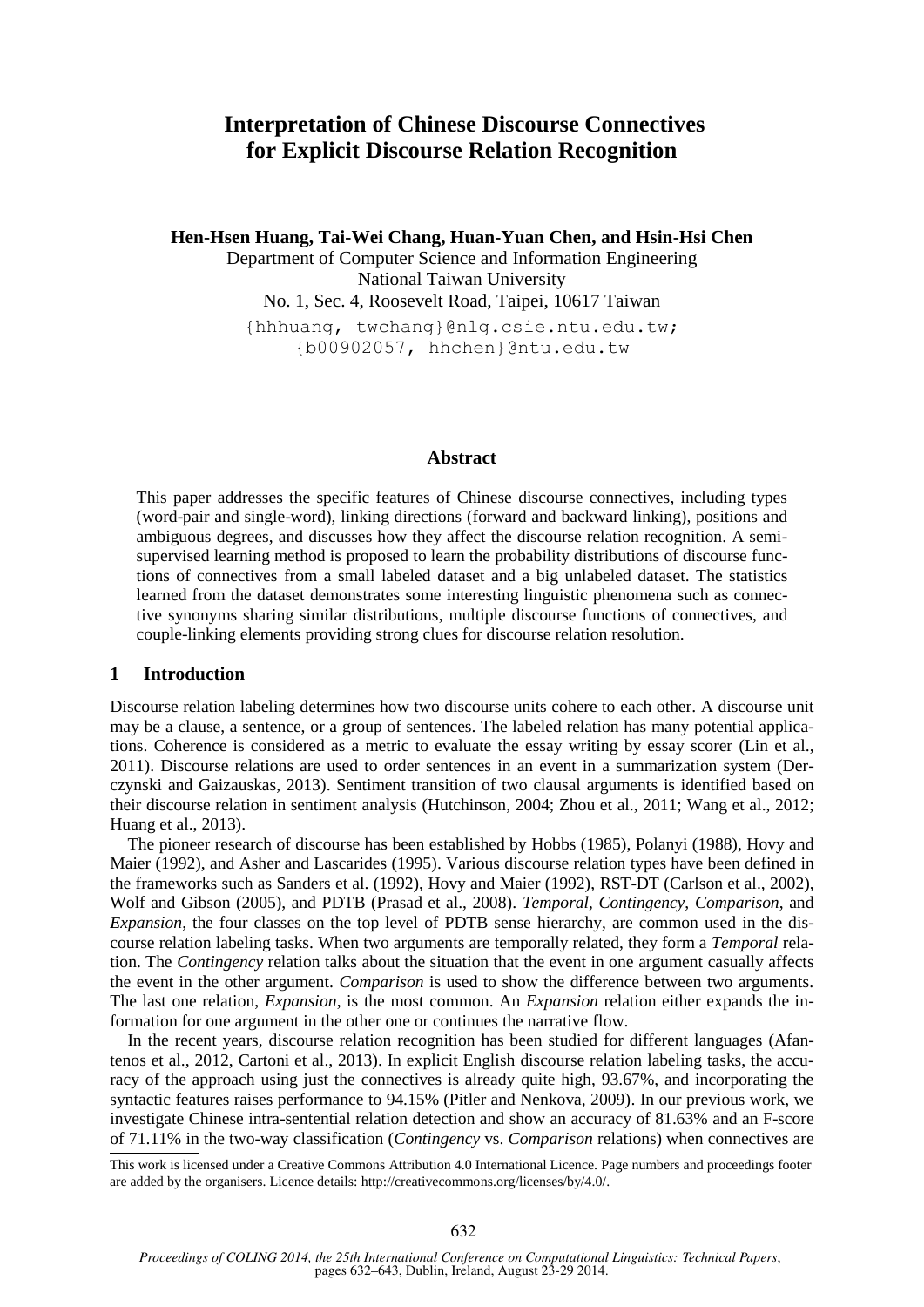introduced as features (Huang and Chen, 2012a). We also report an accuracy of 27.10% and an Fscore of 24.27% in the four-way inter-sentential relation classification when only connectives are used (Huang and Chen, 2011). Sporleder and Lascarides (2008) point out some English connectives are often ambiguous between multiple discourse relations or between discourse and non-discourse usage, and Roze et al. (2010) report the ambiguity of French connectives. This issue also occurs in Chinese. Zhou et al. (2012) propose a framework to identify the ambiguous Chinese discourse connectives, and report an F-score of 74.81% in the four-way classification at the intra-sentential level.

The above discourse relation labeling tasks are done on the datasets of different size for different languages at the intra-/inter-sentential levels, thus the results cannot be compared directly. However, these works show a tendency: discourse connectives are useful clues for explicit discourse relation recognition, and the uses of Chinese connectives in discourse relation labeling are more challenging than those of English connectives. In comparison with English, the connectives in Chinese are more and their parts of speech are diverse. There are 100 English explicit connectives annotated in the PDTB 2.0. In Chinese, the linguists report a list of 808 discourse connectives (Cheng and Tian, 1989; Cheng, 2006). In addition, the Chinese discourse connectives have a variety of parts-of-speech. For example, 假設 (jiǎ shè, suppose) is a verb and listed as a discourse connective of the *Contingency* relation.

The following examples address some specific features of Chinese discourse connectives. On the one hand, the two words, "雖然" (suī rán, although) and "但是" (dàn shì, but), which form a word-pair connective, appear in the two discourse units shown in (S1), respectively. These two units demonstrate a *Comparison* relation. On the other hand, "雖然" (suī rán, although) and "但是" (dàn shì, but) can appear individually as single-word connectives shown in (S2)-(S6). The two discourse units have different discourse relations when the single-word connectives appear at different positions, i.e., (S2): *Comparison*, (S3): *Comparison*, (S4): *Expansion*, (S5): *Comparison*, and (S6): *Expansion*. Furthermore, the short word "而" (ér) can be an individual connective, which is interpreted as "而且" (and), "然而" (but), or "因而" (thus), and serves as functions of *Expansion*, *Comparison*, and *Contingency*, respectively. In addition, it can be linked with "雖然" (suī rán, although) and "因為" (yīn wèi, because) to be word-pair connectives, which are interpreted as *Comparison* and *Contingency* functions in (S7) and (S8), respectively. These examples demonstrate word-pair connectives composed of a same word and other words may have different discourse functions, so does the same single-word connective at different positions.

- (S1) 雖然湯姆很聰明,但是他並不用功。(Although Tom is smart, he doesn't study hard.)
- (S2) 雖然易姆很聰明, 他並不用功。(Although Tom is smart, he doesn't study hard.)
- (S3) 他流很多汗, <u>雕然</u>才走幾哩路。(He sweated a lot, although he went only a few miles.)
- (S4) 我會好好閱讀, 雖然我真的覺得蜘蛛好可怕。(I'll read, even if I really feel spider terrible.)
- (S5) 湯姆很聰明, 但是他並不用功。(Tom is smart, but he doesn't study hard.)
- (S6) 但是在巴黎, 他放棄了學醫。(But in Paris, he gave up studying medicine.)
- (S7) 雖然你不說,而俄一聞就知道。(|Although| you did not say, I knew that smell.)
- (S8) 他因為晚回家,而被媽媽罵了。(Because| he came home late, he was scolded by his mother.)

In this paper, we investigate special features of Chinese discourse connectives and apply the results to discourse relation labeling. A semi-supervised learning algorithm is proposed to estimate the probability distribution of the discourse functions of each connective. We address the issue of ambiguity between multiple discourse relations of Chinese connectives. The ambiguity between discourse and non-discourse usages is not our focus in this paper. This paper is organized as follows. Section 2 analyses the types of Chinese connectives and their forward/backward linking properties. Section 3 presents a semi-supervised method to deal with the probability distributions of discourse functions of Chinese connectives and discourse relation labeling. The experimental results are shown and discussed. In Section 4, we further introduce the discourse relation labeler to annotate 302,293 unlabeled sentences and analyze the linguistic phenomena of discourse connectives. We conclude this work in Section 5.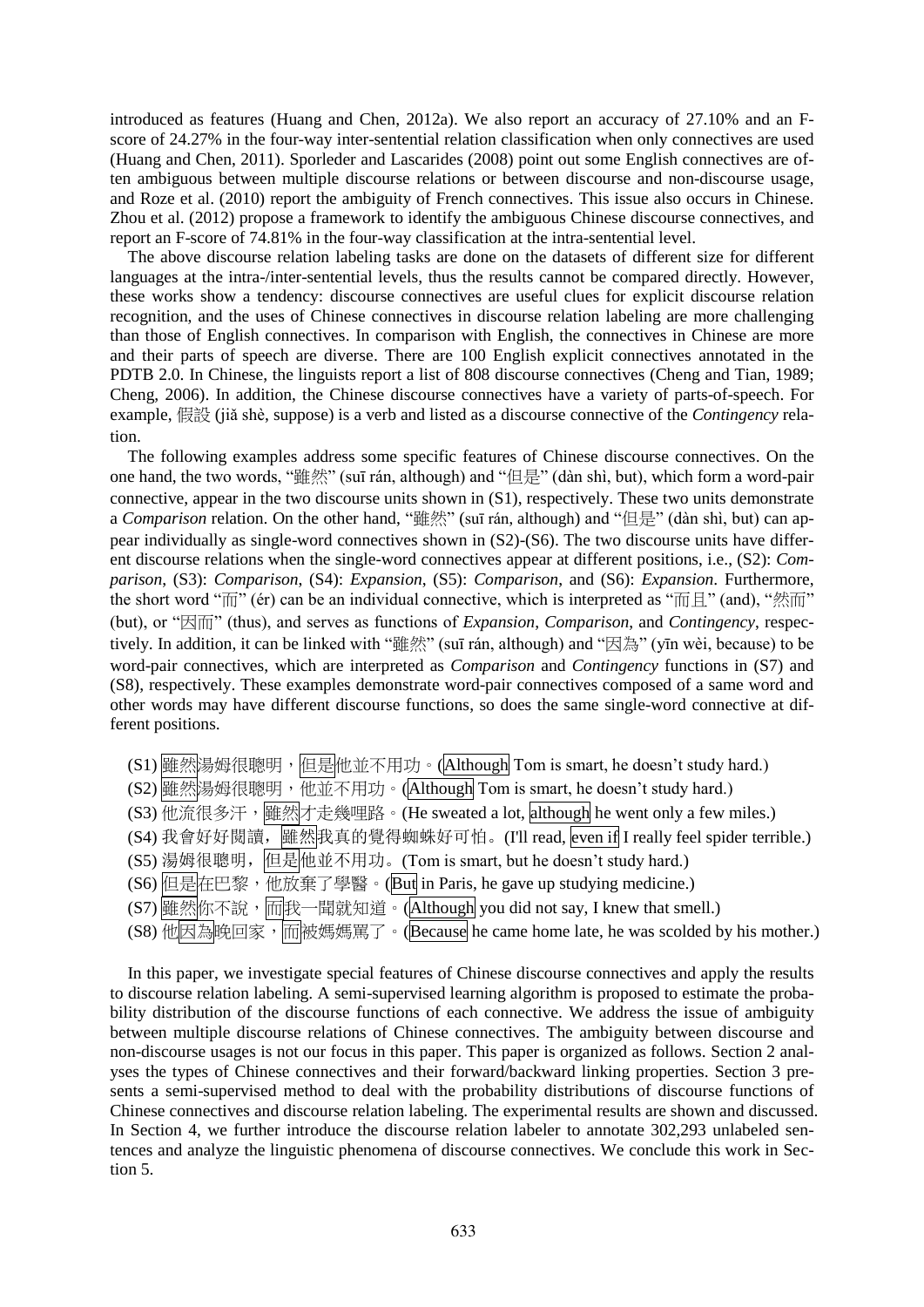#### **2 Types of Discourse Connectives**

From the surface form, there are three kinds of linking elements in Chinese (Li and Thompson, 1981): forward-linking elements, backward-linking elements, and couple-linking elements. Discourse connectives are such kinds of linking elements. A discourse unit containing a forward-linking (backwardlinking) element is linked with its next (previous) discourse unit. A couple-linking element is a pair of words that exist in two discourse units (Chen, 1994).

Figure 1 shows connectives and their linking direction. The word-pair connective "雖然...但是" (suī rán…dàn shì, although…but) in (S1) is a couple-linking element. A single-word connective may function as a forward-linking element and/or a backward-linking element. It may be a word appearing in a word-pair connective, e.g., "雖然" (suī rán, although), or a word existing individually, e.g., "以及" (yǐ jí, and). A single-word connective which is the first (the second) word of a word-pair connective may function as a forward-linking (backward-linking) element. The single-word connective "雖然" (suī rán, although) in (S2) is a typical example. It keeps the major discourse function, i.e., *Comparison*, of the word-pair connective that it belongs when it appears in the first discourse unit. In contrast, it may become ambiguous when its position is reversed from the first to the second (i.e., S3 and S4). It may link to the previous or the next discourse units. S5 and S6 have the similar behaviors. The singleword "但是" (dàn shì, but) in (S5) shows a backward-linking. In (S6), it is shifted to the first position and becomes ambiguous. It may be linked to the previous, or to the next discourse units. The correct interpretation depends on the context. These phenomena show a single-word connective may have different senses when it is not at its original position.



Figure 1: Examples for forward linkging and backward linking.

In this study, we collect 808 discourse connectives based on Cheng and Tian (1989), Cheng (2006), and Lu (2007). The discourse connective lexicon contains 319 single-word and 489 word-pair connectives. Initially, each connective is associated with only one discourse function manually by linguists.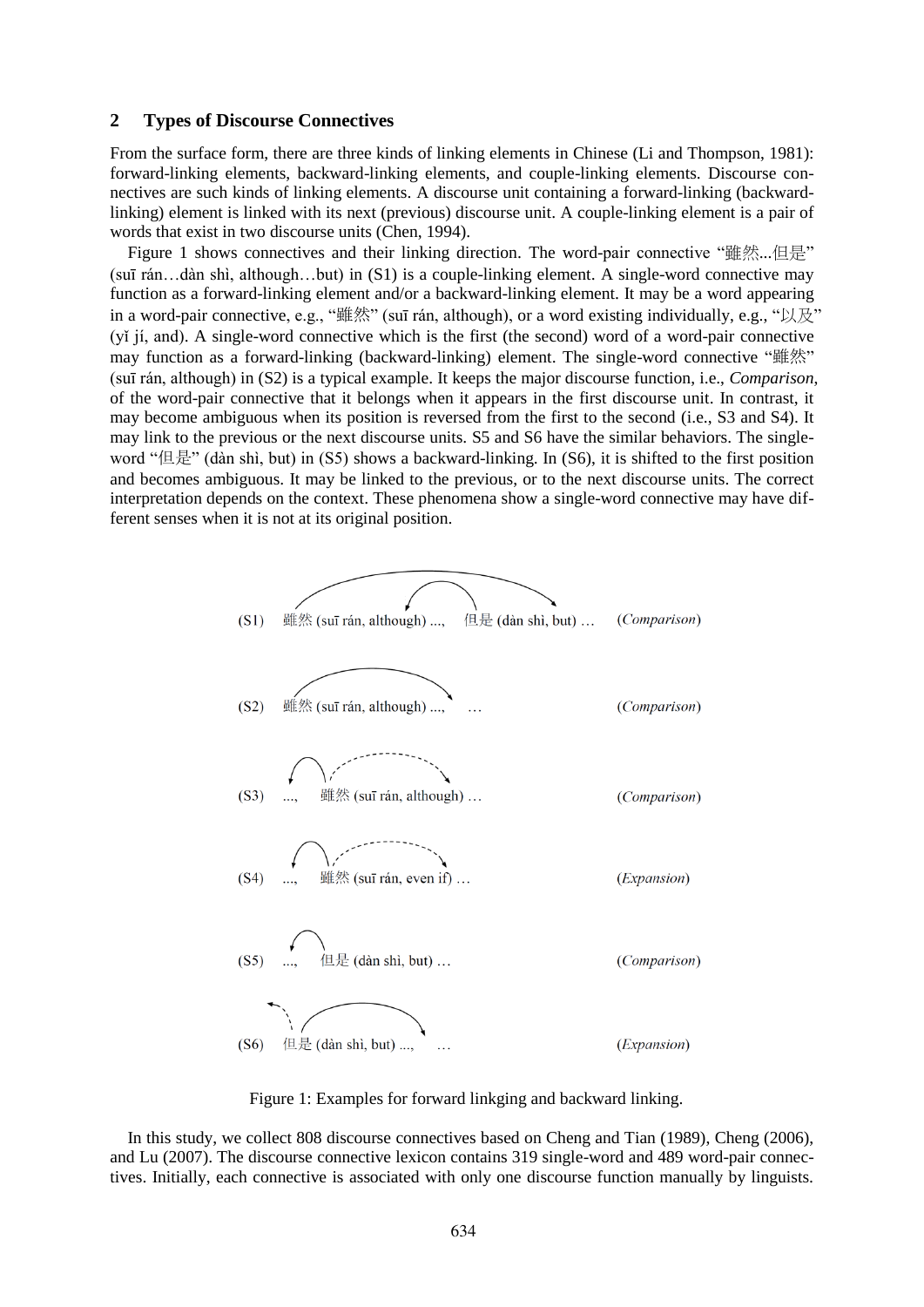For example, the word-pair connective, "雖然...但是" (suī rán…dàn shì, although…but), is assigned a *Comparison* function. The assignment is one-to-one mapping, thus it cannot capture the complete discourse functions of Chinese connectives. Table 1 shows an overview of the discourse connective lexicon. In this lexicon, *Expansion* is the majority, and *Comparison* is the minority. The percentages of *Contingency* and *Expansion* are close. *Temporal* is the third largest discourse function. Intuitively, the discourse connective lexicon cannot cover all their senses. To learn the probability distribution of the discourse functions of a connective needs a large-scale discourse corpus. Compared with RST-DT (Carlson et al., 2002) and PDTB (Prasad et al., 2008), Chinese discourse corpora are not publicly available (Zhou and Xue, 2012; Huang and Chen, 2012b).

| Discourse Function | Number of Connectives | Examples of Single-Word and Word-Pair Discourse Connectives   |
|--------------------|-----------------------|---------------------------------------------------------------|
| Temporal           | 151 (18.69%)          | 接著 (jiē zhe, then), 最初現在 (zuì chūxiàn zài, firstnow)          |
| Contingency        | 261 (32.30%)          | 因為 (yīn wèi, because), 如則 (rúzé, if  then)                    |
| Comparison         | 87 (10.77%)           | 即使 (jí shǐ, even if), 儘管但 (jǐn guǎndàn, althoughbut)          |
| Expansion          | 309 (38.24%)          | 另外 (ling wài, besides), 不僅而且 (bù jǐnér qiě, not onlybut also) |

Table 1: A Chinese discourse connective lexicon.

#### **3 Learning Discourse Functions of Connectives**

This section proposes a semi-supervised learning method to learn the interpretation of discourse connectives from an incomplete and sparse dataset.

#### **3.1 A Semi-Supervised Learning Algorithm**

Given a pair of discourse units  $ds_1$  and  $ds_2$  containing an explicit connective *c*, a discourse relation classifier *drc* aims at selecting a relation *r* from the set {*Temporal*, *Contingency*, *Comparison*, *Expansion*} to illustrate how  $ds_1$  and  $ds_2$  cohere to each other. The connective *c* may be a word-pair  $c_1...c_2$ , where  $c_1$  and  $c_2$  appear in  $ds_1$  and  $ds_2$ , respectively. It may be a single word appearing in  $ds_1$  or  $ds_2$ . Each discourse unit is mapped into a representation. Various features from different linguistic levels have been explored in the related work (Huang and Chen, 2011; Huang and Chen, 2012a; Zhou et al, 2011; Zhou et al., 2012). We adopt some of their features shown as follows. Here we focus in particular on the probability distributions of the discourse functions and the positions of connectives.

**Length.** This feature includes the word counts of  $ds_1$  and  $ds_2$ .

**Punctuation.** The punctuation at the end of  $ds_2$  is regarded as a feature. The possible punctuation includes a full stop, a question mark, or an exclamation mark. The punctuation at the end of  $ds_1$  is dropped from the features because it is always a comma.

**Words.** The bags of words in  $ds_1$  and  $ds_2$  are considered.

**Hypernym.** The bags of hypernyms of the words in  $ds_1$  and  $ds_2$  are considered. A Chinese thesaurus, Tongyici Cilin<sup>1</sup>, is consulted. The categorization scheme at the fourth level is adopted.

**Shared Word.** The number of words shared in  $ds_1$  and  $ds_2$  is considered as a feature.

**Collocated Word**. Collocated words are word pairs mined from the training set. The first and the second words of a pair come from *ds*<sup>1</sup> and *ds*2, respectively.

**POS.** The bags of parts of speech in  $ds_1$  and  $ds_2$  are considered.

**Polarity.** Polarity and discourse relation may be related (Huang et al., 2013; Zhou, et al., 2011). For example, a *Comparison* relation implies its two discourse units are contrasting, and some contrasts are presented with different polarities. We estimate the polarity of  $ds_1$  and  $ds_2$  by a lexicon-based approach. The polarity score and the existence of negation are taken as features.

**Discourse Connective.** A discourse connective *c* is represented as a probability distribution of discourse functions denoted by a quadruple  $(P_{(c,temporal)}$ ,  $P_{(c,contingency)}$ ,  $P_{(c,comparison)}$ ,  $P_{(c,expansion)}$ , where  $P_{(c,temporal)}$ ,  $P_{(c,contingency)}$ ,  $P_{(c,compansion)}$ , and  $P_{(c,expansion)}$  indicate the probabilities of the four discourse functions of *c*, such that  $P_{(c,temporal)} + P_{(c,contingency)} + P_{(c,comparrison)} + P_{(c,expansion)} = 1$ . Section 3.3 shows how we assign the probabilities to each connective in different experimental settings.

**Position.** The linguistic phenomena discussed in Section 2 show a single-word connective at different position may play different discourse function. Thus, the position of *c* is considered as a feature.

<sup>1</sup> http://ir.hit.edu.cn/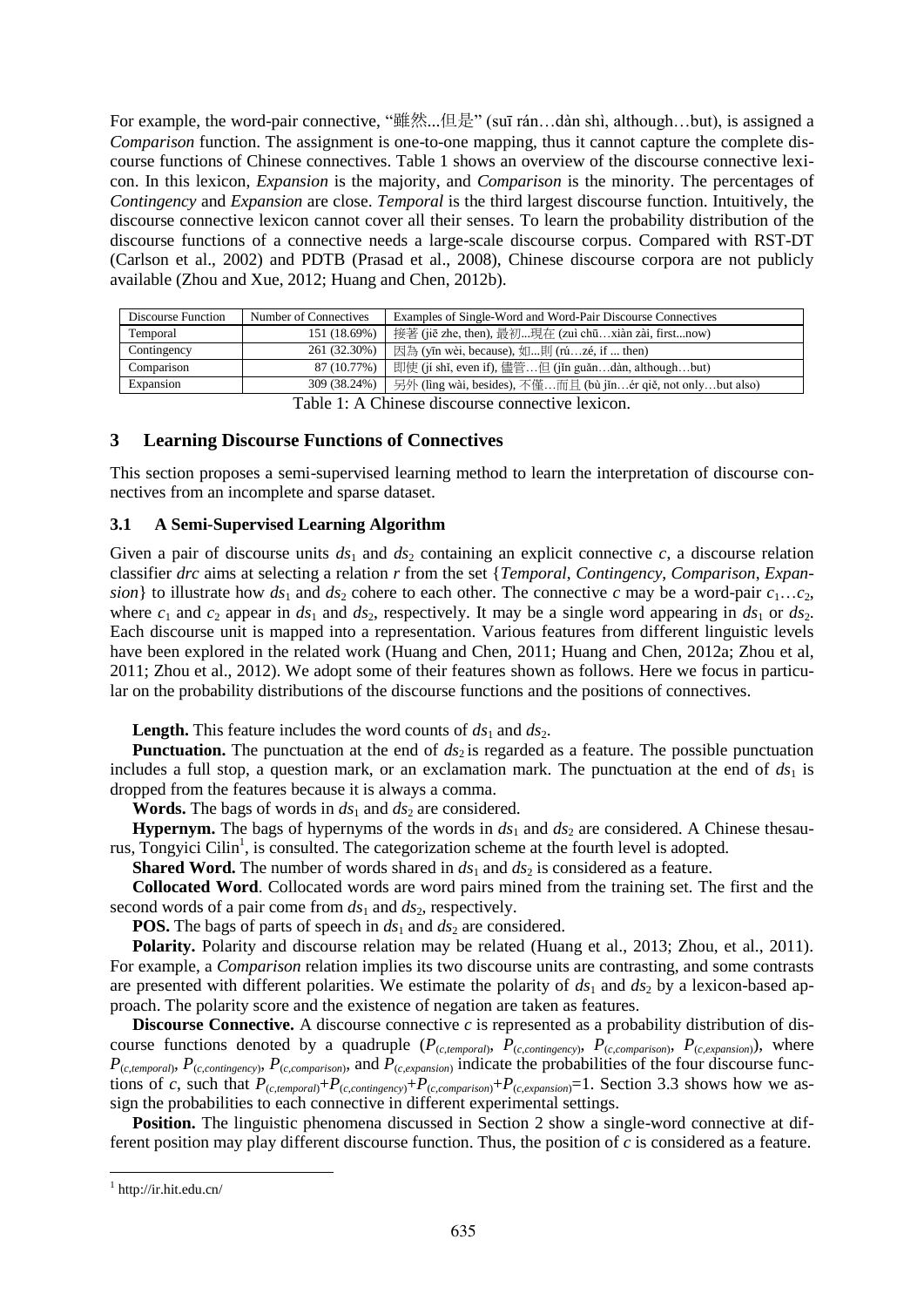Because the number of Chinese connectives is large (e.g., 808 Chinese connectives in our lexicon) and the large-scale labeled Chinese discourse corpus is not available, how to learn the probability distribution is a challenging issue. This paper proposes a semi-supervised learning method as follows. Its pseudo code is shown in Algorithm 1.

- (1) Train a 4-way discourse relation classifier *drc* with the training set and LIBSVM (Chang and Lin, 2011).
- (2) Initialize probability distributions of unknown connectives in the test set (see experiments).
- (3) Use *drc* to label all the instances in the test set.
- (4) Compute the new probability distribution of discourse functions of each connective based on the labeled results in the current run. Maximum likelihood estimation is adopted.
- (5) Repeat (3) and (4) until the number of label changes between two successive runs is below 1%.

#### **Algorithm 1.** Probability Estimation for the Discourse Functions of Connectives

#### **Input:**

- *D*={*Temporal*, *Contingency*, *Comparison*, *Expansion*}: a set of discourse relations and discourse functions for argument pairs and discourse connectives,
- $C = \{c_1, c_2, \ldots, c_n\}$ : a set of *n* discourse connectives,
- $S = \{s_1, s_2, \ldots, s_p\}$ : a set of *p* labeled argument-pairs  $[sa_1, sa_2]$  containing connective  $c \in CS \subseteq C$ , each with a label  $d \in D$ , where *CS* is a set of connectives appearing in *S*,
- $T = \{t_1, t_2, \ldots, t_q\}$ : a set of *q* unlabeled argument-pairs  $[t_1, t_2]$  containing connective  $c \in CT \subseteq C$ , where *CT* is a set of connectives appearing in *T*.

#### **Output:**

 $Q = \{q_1, q_2, \ldots, q_n\}$ : a probability distribution  $q_i$  for connective  $c_i \in C$ .

- **Method**:
- **1.** Initialization
	- 1) Train a classifier *drc* using *S*.
	- 2) Initialize the probability distribution with equal weight, (0.25, 0.25, 0.25, 0.25), for connective  $c \in CT$ -*CS*, and build  $Q^{(0)}$ .
	- 3)  $i \leftarrow 0$
- **2.** Relation labeling

For each  $t \in T$ , estimate the probabilities of four discourse relations,  $P_{(t, temporal)}$ ,  $P_{(t, confingency)}$ ,  $P_{(t.\text{comparison})}$ , and  $P_{(t.\text{expansion})}$ , using the classifier *drc* with  $Q^{(i)}$ .

- **3.** Updating the probability distribution
	- 1) For each  $c \in C$ , compute the average probability of each discourse relation among the argument-pairs containing *c* in *T*:

 $P_{(c,temporal)} \leftarrow$  Average of  $P_{(t,temporal)}$  for all *t* containing *c* in *T*.

- $P_{(c,contingency)} \leftarrow$  Average of  $P_{(t,contingency)}$  for all *t* containing *c* in *T*.
- $P_{(c, comparison)} \leftarrow$  Average of  $P_{(t,comparison)}$  for all *t* containing *c* in *T*.
- $P_{(c,expanion)} \leftarrow$  Average of  $P_{(t,expanion)}$  for all *t* containing *c* in *T*.
- 2) Form a new  $Q^{(i+1)}$
- 3)  $i \leftarrow i+1$
- **4.** Repeat steps 2-3 until the ratio of the number of label changes by previous and current runs is less than 1%.
- **5.**  $Q$  ←  $Q$ <sup>(i)</sup>

## **3.2 Experimental Setup**

For the corpus study of discourse connectives and discourse relations, we refer to a public available Chinese Web POS tagged corpus (Yu et al., 2012). This Chinese POS-tagged corpus is developed based on the ClueWeb09 dataset (CMU, 2009), where Chinese material is the second largest. To capture the discourse functions of individual connectives more accurately, the following three criteria are used to sample sentences:

- 1. A sentence should contain only two clauses.
- 2. A sentence should contain exact one discourse connective.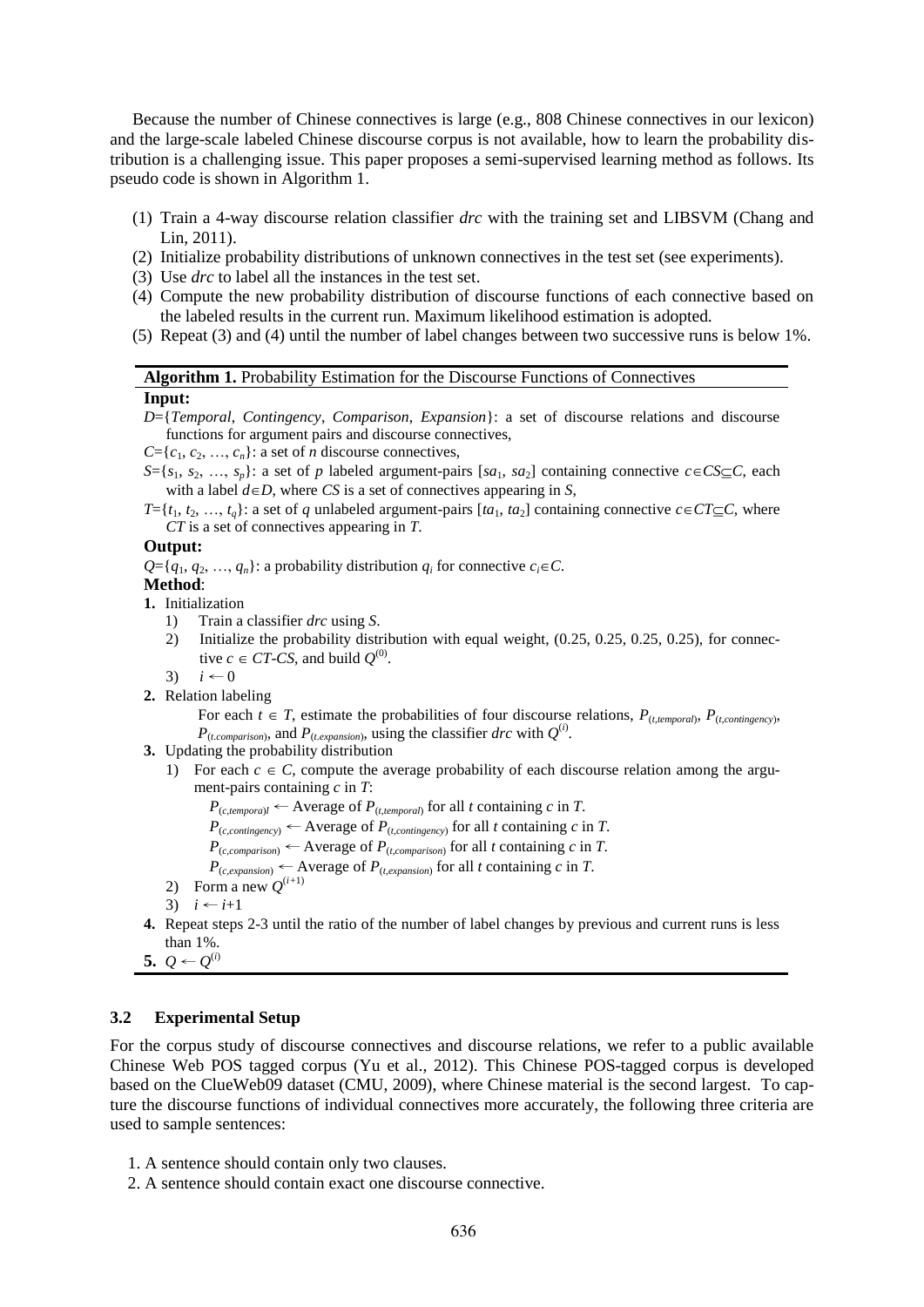3. The lengths of both clauses in a sentence are no more than 20 Chinese characters.

Total 7,601 sentences composed of two discourse units linked by a connective are sampled from a public available Chinese Web POS tagged corpus (Yu et al., 2012). Each sentence is annotated with a most likely discourse relation selected from {*Comparison*, *Contingency*, *Comparison*, *Expansion*} by three annotators guided by an instruction manual. The majority is taken as the ground truth. A mentor is involved to make a final decision for the tie conditions. The inter-agreement among the annotators is 0.41 in Fleiss' Kappa values, which is a moderate agreement. The discourse category with the lowest inter-annotation agreement is *Temporal*, which annotators usually confuse with *Expansion*. It shows the difficulty to distinguish *Temporal* and *Expansion* even by human. Table 2 shows the statistics of the corpus. More than 50% of pairs are annotated with *Expansion* relation. The second largest group is *Contingency* relation. The percentages of *Temporal* and *Comparison* relations are near. Only 359 connectives appear in the corpus. That reflects the incompleteness issue.

| Discourse Relation | # Instances | Percentage |
|--------------------|-------------|------------|
| Temporal           | 846         | 11.13%     |
| Contingency        | 1.594       | 20.97%     |
| Comparison         | 926         | 12.18%     |
| Expansion          | 4.235       | 55.72%     |

Table 2: Statistics of the experimental discourse corpus.

This Chinese discourse corpus is used for training and testing. We set up the experiments to simulate the scenario of estimating the probability distributions of discourse functions of the unknown connectives based on the information in the training set. We evaluate the experimental results by 5-fold cross-validation. To ensure the discourse connectives appearing in the test set are mutual exclusive of those connectives in the training set, we split the discourse connectives into 5 mutual exclusive sets and split all the 7,601 sentences into 5 folds according to the 5 sets of discourse connectives.

The kernel of our SVM classifier is the radial basis function. The two parameters, cost *c* and gamma g, are optimized by the grid-search algorithm within the range  $c \in \{2^{-5}, 2^{-3}, 2^{-1}, ..., 2^{15}\}$  and  $g \in \{2^{-15}, \dots, 2^{15}\}$  $[2^{-13}, 2^{-11}, \ldots, 2^3].$ 

#### **3.3 Results and Discussions**

To demonstrate the performance of our proposed semi-supervised learning methods, the following five models are experimented and compared.

- M0: Label the relation between two discourse units linked by a connective *c* based on the *c*'s discourse function defined in the connective lexicon. M0 is considered as a baseline model.
- M1: Train a 4-way discourse relation classifier *drc* with the training set, then initialize the function probability distributions of the unknown connectives to (0.25, 0.25, 0.25, 0.25), and finally label all the pairs of discourse units by the classifier *drc*. M1 is a supervised-learning method.
- M2: M2 model is similar to M1 model except that the probability distribution ( $p_{(c, temporal)}$ ,  $p_{(c, confingency)}$ ,  $p_{(c,comparison)}$ ,  $p_{(c,expansion)}$  of an unknown connective is initialized based on its setting in the connective lexicon. The probability of the unique function is set to 1, and the others are set to 0.
- M3: M3 is a semi-supervised learning method. In testing, the function probability distributions of the unknown connectives are initialized to (0.25, 0.25, 0.25, 0.25). Discourse relation labeling and probability distribution updating are done iteratively. Finally, all the test instances are labeled, and probability distributions of discourse functions are learned for all test connectives.
- M4: M4 is similar to M3 except that the initial probability distributions are set based on the connective lexicon.

Table 3 compares the performances of these five models. The average tendency is M4>M3>M2>M1>M0. It shows the proposed two semi-supervised learning methods are significantly better than the baseline model M0 and the two supervised-learning methods M1 and M2 at *p*=0.001. The best model is M4, but the performance differences between M3 and M4 are not significant. It demonstrates that both the two initial assignments, i.e., equal-weight assignment and lexicon-based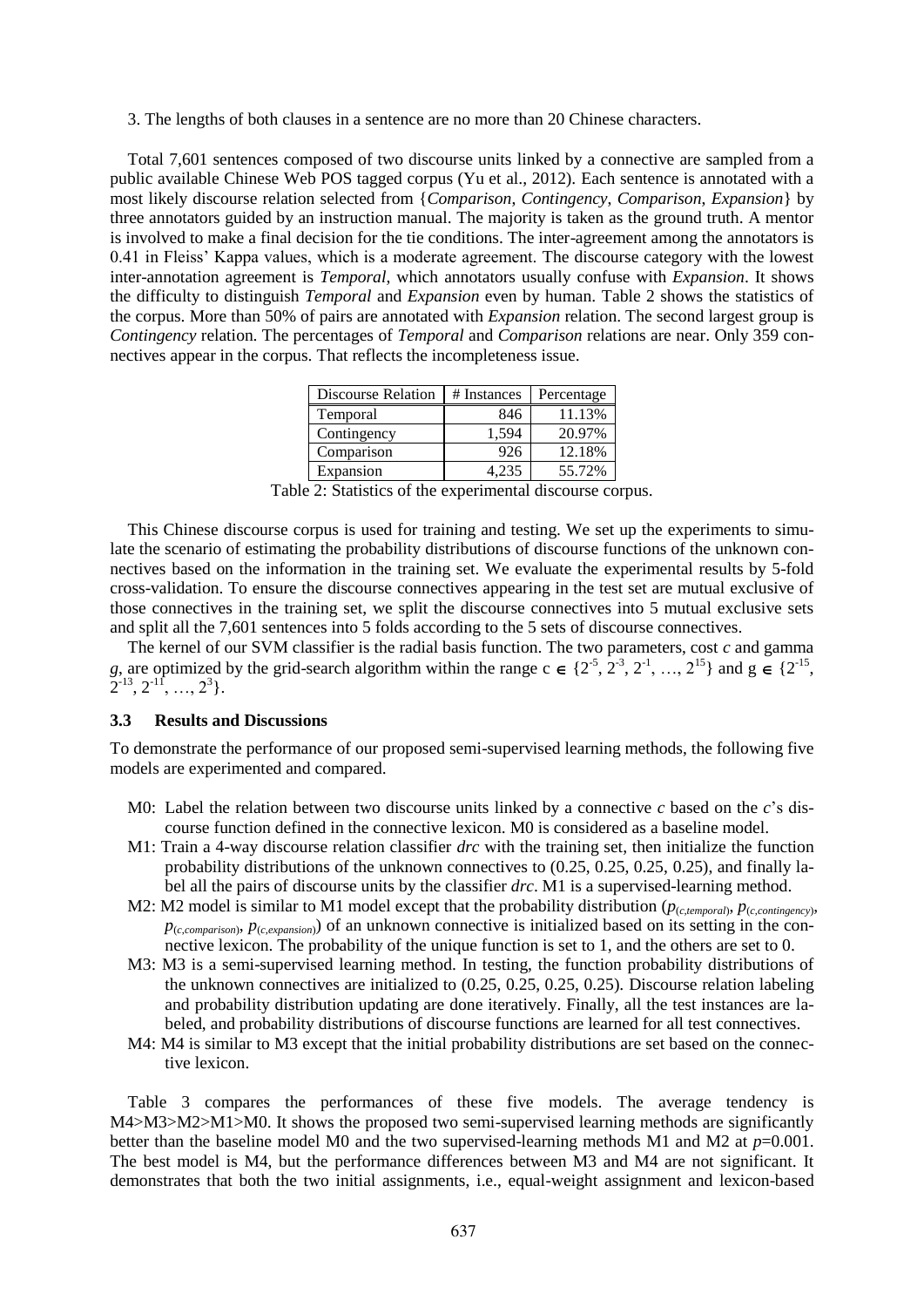assignment, are effective. If a connective is not listed in the lexicon due to its coverage, we can still derive its probability distribution starting from the equal-weight approach.

We further examine the individual performance of each discourse relation. Comparing M1 and M3, the semi-supervised classifier (M3) outperforms the supervised classifier (M1) in all three metrics in all the four relations except recall and F-score in the *Temporal* relation. Because more than one half of the pairs of discourse units annotated with *Temporal* relation whose discourse connectives have *Expansion* function in the connective lexicon, some discourse-units of *Temporal* relation are misclassified as *Expansion* relation. That is why the recall is dropped by 8.22% in M3. The precisions of all the four relations are increased. In particular, the precisions of *Temporal*, *Contingency*, and *Comparison* gain more than 10%. The overall F-score is increased 6.61%.

Moreover, M4 is better than M2 in F-score for all the relations. In particular, the precisions of *Temporal*, *Contingency*, and *Comparison* recognition by M4 are greatly increased. In other words, the boosting algorithm tends to correct those instances that are originally misclassified into the *Expansion* relation. The t-test also confirms M4 has a significant improvement over M2 at *p*=0.001.

The semi-supervised algorithm learns the probability distributions of discourse functions of the unknown connectives from the test instances, so that their size may affect the performance. Figure 2 analyzes how the number of test instances of a connective affects the performance. Each point (*x*, *y*) in this figure denote a connective, where  $x$  is its total occurrences in the test set, and  $y$  is its F-score in Figure 2(a) and its precision/recall in Figure 2(b). We can find (1) many connectives have good performance, (2) connectives containing more test instances demonstrate better performance, and (3) connectives containing fewer instances are sensitive to the evaluation. We treat the probability distribution of discourse functions of each connective as a vector of four real numbers and compute the cosine similarity among the distributions of connectives derived by the connective lexicon, human annotators, and our best model M4. When the 114 connectives containing more than 10 instances are counted, the average cosine similarity between our model and human is 0.940, and the average cosine similarity between the connective lexicon and human is 0.767.

| Metric    | Model          | Temporal | Contingency | Comparison | Expansion | Average |
|-----------|----------------|----------|-------------|------------|-----------|---------|
|           | M <sub>0</sub> | 0.3933   | 0.7124      | 0.5092     | 0.7364    | 0.6656  |
|           | M1             | 0.5618   | 0.6005      | 0.5982     | 0.7147    | 0.6595  |
| Precision | M <sub>2</sub> | 0.5024   | 0.7038      | 0.5332     | 0.7529    | 0.6879  |
|           | M <sub>3</sub> | 0.6682   | 0.7652      | 0.7749     | 0.7254    | 0.7334  |
|           | M4             | 0.6708   | 0.7773      | 0.7869     | 0.7373    | 0.7344  |
|           | M <sub>0</sub> | 0.3757   | 0.6014      | 0.6588     | 0.7389    | 0.6600  |
|           | M1             | 0.5371   | 0.5098      | 0.4154     | 0.8114    | 0.6694  |
| Recall    | M <sub>2</sub> | 0.4808   | 0.5808      | 0.6207     | 0.7578    | 0.6731  |
|           | M <sub>3</sub> | 0.4549   | 0.5387      | 0.5065     | 0.9015    | 0.7276  |
|           | M <sub>4</sub> | 0.4480   | 0.5803      | 0.5821     | 0.8985    | 0.7299  |
|           | M <sub>0</sub> | 0.3843   | 0.6522      | 0.5744     | 0.7376    | 0.6606  |
|           | M1             | 0.5492   | 0.5515      | 0.4903     | 0.7600    | 0.6644  |
| F-score   | M <sub>2</sub> | 0.4913   | 0.6364      | 0.5736     | 0.7553    | 0.6805  |
|           | M <sub>3</sub> | 0.5413   | 0.6323      | 0.6126     | 0.8039    | 0.7305  |
|           | M4             | 0.5372   | 0.6645      | 0.6691     | 0.8099    | 0.7322  |

Table 3: Performance comparisons among models.



Figure 2: Effects of the number of test instances for each connective on relation labeling.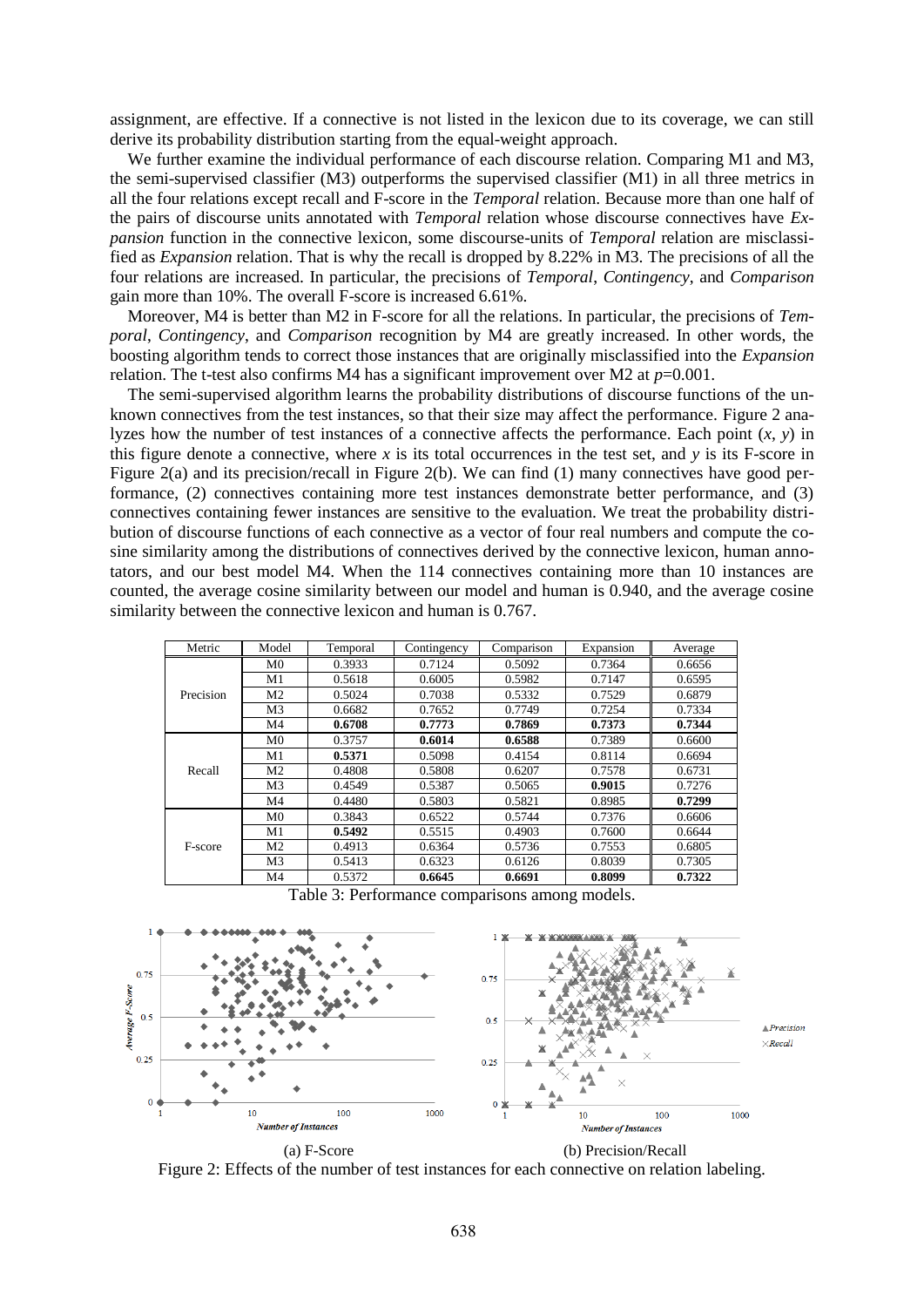#### **4 Further Analyses on a Big Dataset**

We further apply the best model (M4) to predict the probability distributions of discourse functions of connectives on a big dataset. For each discourse connective  $c$ , up to 500 sentences composed of two discourse units linked by *c* are randomly selected from the Chinese Web POS tagged corpus (Yu et al., 2012). The limitation of 500 is set to reduce the imbalance among the discourse connectives. Some connectives appear quite often in the dataset, e.g., the connective " $\mathcal{L}$ " (ye, also). Some connectives appear less than 500 times, e.g., "千萬…不然" (qiān wàn…bù rán, must...otherwise) occurs only 212 times. Finally, total 302,293 sentences are extracted and predicted. Because the dataset is very large, it is not easy to evaluate each pair of discourse units. We examine the linguistic phenomena instead. A lexicon of the probability distributions of connectives estimated by M4 is available at http://nlg.csie.ntu.edu.tw/ntu-discourse/.

We sort the discourse connectives by the ratios of their largest relations. In this way, the top connectives in this order almost contain one relation. They can be considered to be less ambiguous. The top ten connectives which appear 500 times are shown in Table 4. Note the bracket notation [*ds1*, *ds2*] denotes the discourse units where connectives appear. The discourse function defined in the discourse connective lexicon specified in Section 2 is marked in bold. The probabilities of the major discourse function of these connectives are larger than 0.89. The distribution is consistent with the human assignment except the last connective "除非...不然" (chú fēi...bù rán, unless...otherwise), which is assigned to *Contingency* in the lexicon. This connective denotes a negated cause-effect relation between *ds1* and *ds2* in which *ds2* is the effect when *ds1* is not satisfied. In such a case, *ds1* and *ds2* show clear contrast, so that it is reasonable to label this connective with a higher probability of the *Comparison* relation. There are two groups of synonyms in the list: (1) "雖然...不過" (suī rán...bú guò, although…but) and "雖然...可是" (suī rán…kě shì, although…but), and (2) "簡言之" (jiǎn yán zhī, in short) and "簡而言之" (jiǎn ér yán zhī, in short). Table 4 shows that synonyms share similar distributions. The cosine similarities of their probability distributions are 0.99996 and 0.99952, respectively.

The probability of each discourse function of each connective *c* is the average of the probabilities estimated by the classifier, thus the distributions reported by our model is not completely identical to the empirical distribution. For example, all the instances containing the connective "雖然...不過" (suī rán…bú guò, although…but) are labeled with the major discourse function *Expansion*, but the estimated probability of *Expansion* of this connective is 93.47%.

We also sort the discourse connectives by the ratio of their second largest relations. In this manner, the top connectives in this order may have two major discourse functions. In other words, they are ambiguous. Table 5 shows the top ten estimated ambiguous discourse connectives. It is interesting that *Expansion* is one of the two major discourse functions, and the other one shown in bold is the discourse function defined in the connective lexicon. The discourse connectives "緊接著" (jǐn jiē zhe, then), "現在" (xiàn zài, now), "未來" (wèi lái, in the future), and "終於" (zhōng yú, finally), which are defined to have *Temporal* function in the lexicon, frequently occur in the discourse units with *Expansion* relation. The estimated distribution of the connective "而" (ér, and; but; thus) is consistent with the human interpretation, i.e., it has multiple discourse functions.

Chinese single-word connectives are usually put together with other words to form word-pair connectives. Tables 6 and 7 show examples for "雖然" (suī rán, although) and "所以" (suǒ yǐ, so),

| Discourse Connectives [ds1, ds2] | Temporal (%) | Contingency (%) | Comparison (%) | Expansion (%) |
|----------------------------------|--------------|-----------------|----------------|---------------|
| [簡言之, ] ([in short, ])           | 2.78         | 2.08            | 1.67           | 93.47         |
| [雖然,不過] ([although, but])        | 0.77         | 1.80            | 92.70          | 4.74          |
| [換言之, ] ([in other words, ])     | 3.63         | 2.82            | 1.53           | 92.02         |
| [雖然, 可是] ([although, but])       | 0.93         | 2.11            | 91.58          | 5.37          |
| [由於, 因此] ([since, therefore])    | 1.41         | 91.07           | 0.97           | 6.55          |
| [說到底, ] ([after all, ])          | 3.17         | 3.95            | 2.97           | 89.91         |
| [, 說到底] ([, after all])          | 3.13         | 4.34            | 2.84           | 89.69         |
| [簡而言之, ] ([in short, ])          | 5.07         | 3.20            | 2.25           | 89.48         |
| [或是, 或是] ([or, or])              | 3.94         | 4.51            | 2.16           | 89.39         |
| [除非, 不然] ([unless, otherwise])   | 1.04         | 3.71            | 89.33          | 5.93          |

Table 4: Top 10 less-ambiguous connectives estimated by using a big dataset.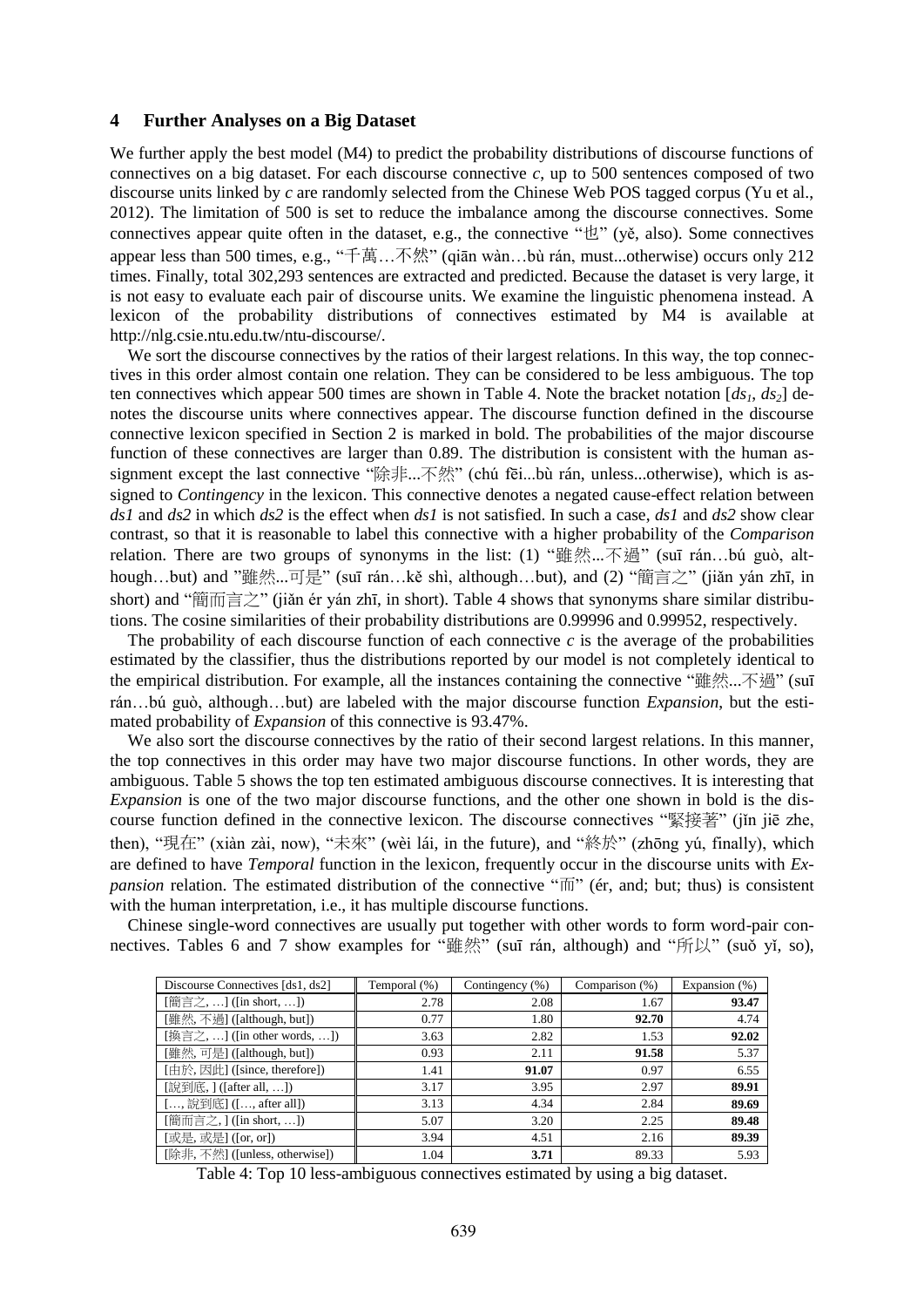| Discourse Connectives [ds1, ds2]                                  | Temporal (%) | Contingency (%) | Comparison (%) | Expansion $(\%)$ |
|-------------------------------------------------------------------|--------------|-----------------|----------------|------------------|
| [緊接著,] ([then, ])                                                 | 48.71        | 5.12            | 1.70           | 44.46            |
| [, 即使] ([, even though])                                          | 3.93         | 5.23            | 46.48          | 44.36            |
| [現在, ] ([now, ])                                                  | 44.31        | 7.42            | 3.42           | 44.85            |
| $[,\pmb{m}]\times[,\pmb{m}]$ ([, although])                       | 3.60         | 3.68            | 44.17          | 48.55            |
| [以便, ] ([so that, ])                                              | 3.96         | 49.83           | 2.05           | 44.16            |
| [目前,未來] ([now, in the future])                                    | 47.05        | 6.41            | 3.10           | 43.44            |
| [只有, 才] ([only, then])                                            | 4.34         | 43.30           | 9.33           | 43.03            |
| $[\n \overline{\text{R}}\mathcal{R}, \ldots]$ ([in the future, ]) | 48.21        | 6.15            | 2.85           | 42.79            |
| $[,\overline{\mathbb{m}}]$ ([, and; but; thus])                   | 3.72         | 6.13            | 42.78          | 47.37            |
| [, 終於] ([, finally])                                              | 42.39        | 6.13            | 2.99           | 48.49            |

Table 5: Some ambiguous connectives estimated by using a big dataset.

respectively. The former is often connected with a word in the second discourse unit to form a couplelinking, while the latter is connected with a word in the first one. We can find word-pair connectives are less ambiguous than single-word connectives in different probabilities. The former ("雖然", suī rán, although) tends to have *Comparison* function. When the word-pair connectives are shorten to single-word connectives, the probability to have *Comparison* function becomes lower. The connective "雖然" (suī rán, although) in the first argument still has probability 0.7639 to have *Comparison* function. When "雖然" (suī rán, although) is moved to the second argument, the probability to serve as *Comparison* function is decreased to 0.4417, which is even lower than that of *Expansion* function. It shows that couple-linking elements provide strong clue to determine discourse relation. Besides, a single-word connective has some tendency to function as either forward linking or backward linking. For example, "雖然" (suī rán, although) is a forward-linking element. Normally, it will link the first discourse unit containing it with the second one. When it appears in the second discourse unit, it becomes ambiguous. The connectives containing "所以" (suǒ yǐ, so) have the similar effects. It tends to be a backward linking element, so its companion appears in the first discourse unit. Its probability to have *Contingency* function decreases from a word-pair connective to a single-word connective. When it appears in the first discourse unit, it may link to the previous sentence at the inter-sentential level.

Some Chinese short words like "而" (ér) is often a part of word-pair connectives. Table 8 shows 10 words which are often connected with " $\overline{m}$ " (ér) to form word-pair connectives. The word-pair connectives tend to have one major function. When the word-pair connective is "abbreviated" to a single-

| Discourse Connectives [ds1, ds2]       | Temporal (%) | Contingency (%) | Comparison (%) | Expansion (%) |
|----------------------------------------|--------------|-----------------|----------------|---------------|
| [雖然,不過] ([although, but])              | 0.77         | 1.80            | 92.70          | 4.74          |
| [雖然,可是] ([although, but])              | 0.93         | 2.11            | 91.58          | 5.37          |
| [雖然,然而] ([while, however])             | 1.04         | 2.03            | 90.76          | 6.17          |
| [雖然,但是] ([although, but])              | 1.14         | 2.62            | 88.49          | 7.74          |
| [雖然,但] ([although, but])               | 1.48         | 2.89            | 87.54          | 8.09          |
| [雖然,還] ([although, still])             | 2.70         | 3.43            | 85.20          | 8.68          |
| [雖然,仍] ([although, still])             | 3.06         | 4.10            | 81.03          | 11.81         |
| [雖然,而] ([although, while])             | 2.86         | 5.09            | 79.23          | 12.82         |
| [雖然,仍然] ([although, still])            | 3.68         | 5.70            | 77.23          | 13.39         |
| [雖然,還是] ([although, still])            | 3.51         | 8.54            | 75.26          | 12.69         |
| [雖然,卻] ([although, still])             | 4.24         | 3.71            | 74.58          | 17.47         |
| $[\frac{4}{12}, \dots]$ ([although, ]) | 3.46         | 5.28            | 76.39          | 14.87         |
| [, 雖然] ([, although])                  | 3.60         | 3.68            | 44.17          | 48.55         |

Table 6: Effects of single-word and word-pair connectives containing "雖然" (suī rán, although).

| Discourse Connectives [ds1, ds2] | Temporal (%) | Contingency (%) | Comparison (%) | Expansion (%) |
|----------------------------------|--------------|-----------------|----------------|---------------|
| [由於, 所以] ([because, so])         | 1.64         | 85.25           | 1.77           | 11.35         |
| [因, 所以] ([because, so])          | 2.26         | 83.20           | 1.82           | 12.72         |
| [因為, 所以] ([because, so])         | 2.69         | 78.03           | 2.35           | 16.93         |
| [既然, 所以] ([since, so])           | 1.68         | 67.32           | 6.37           | 24.63         |
| [, 所以] ([, so])                  | 2.82         | 50.67           | 5.29           | 41.22         |
| [所以, ] ([so, ])                  | 5.71         | 50.61           | 2.50           | 41.18         |

Table 7: Effects of single-word and word-pair connectives containing "所以" (so).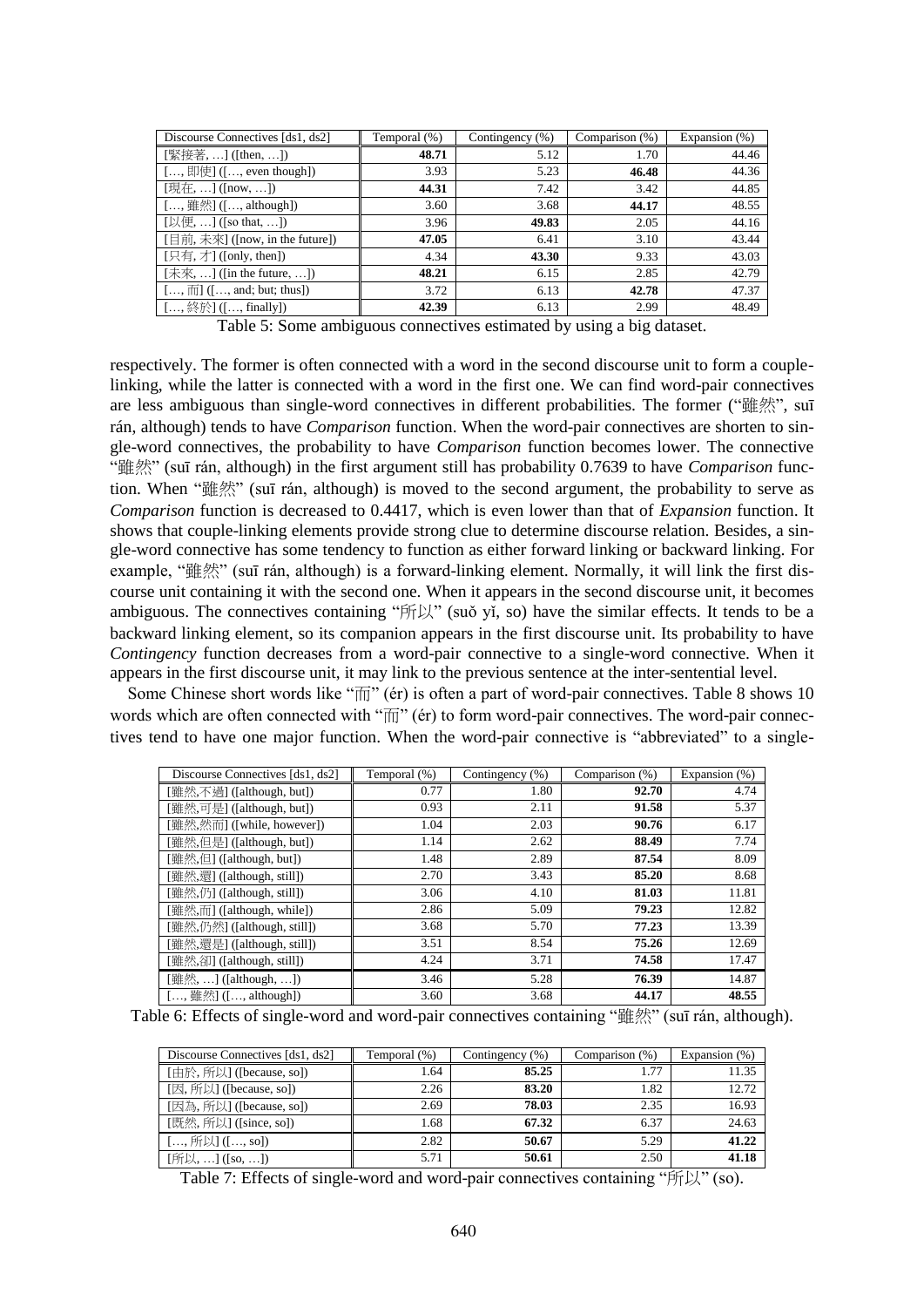word connective, it becomes ambiguous. The discourse function depends on which word-pair connective it is mapped. The determination relies on contextual information.

Table 9 further shows the effects of positions of single-word connectives. The major discourse function of the first 7 sets of connectives is changed when the connectives are shifted from the first discourse unit to the second one. In contrast, the last 3 sets of connectives keep their major discourse function no matter whether they are placed in the first or the second discourse unit. The only difference is the probability to serve as the major discourse function is changed. For example, the probability of the connective "只不過" (zhǐ bú guò, only; just; merely) to have *Comparison* function is increased from 0.6920 to 0.8501 when it is shifted from the first discourse unit to the second one.

| Discourse Connectives [ds1, ds2]                                         | Temporal (%) | Contingency (%) | Comparison (%) | Expansion (%) |
|--------------------------------------------------------------------------|--------------|-----------------|----------------|---------------|
| $[\overline{R}, \overline{R}]$ ([not only, but])                         | 2.19         | 4.13            | 4.92           | 88.76         |
| [不僅, 而] ([not only, but])                                                | 2.41         | 4.56            | 10.13          | 82.89         |
| [不但, 而] ([not only, but])                                                | 3.20         | 5.14            | 10.55          | 81.11         |
| [既然, 而] ([since, but])                                                   | 3.99         | 13.87           | 13.42          | 68.72         |
| [固然, 而] ([of course, while])                                             | 1.16         | 2.76            | 80.82          | 15.24         |
| [雖然, 而] ([although, while])                                              | 2.86         | 5.09            | 79.23          | 12.82         |
| [儘管, 而] ([although, while])                                              | 2.76         | 43.61           | 79.16          | 13.71         |
| [由於, 而] ([because, so])                                                  | 2.02         | 79.01           | 2.16           | 16.81         |
| [ $\boxtimes$ , $\overline{m}$ ] ([because, so])                         | 3.21         | 71.03           | 2.28           | 23.49         |
| [因為, 而] ([because, so])                                                  | 3.11         | 49.12           | 7.52           | 40.26         |
| $[,\overline{\mathbb{m}}]$ $([,\text{ and}; \text{ but}; \text{ thus}])$ | 3.71         | 6.13            | 42.78          | 47.37         |
| $[\overline{m}, \dots]$ ([and; but; thus, ])                             | 5.47         | 8.55            | 17.00          | 68.98         |

Table 8: Effects of single-word and word-pair connectives containing " $\overrightarrow{m}$ " (and, but, so).

| Discourse Connectives [ds1, ds2]                                                  | Temporal (%) | Contingency $(\% )$ | Comparison (%) | Expansion (%) |
|-----------------------------------------------------------------------------------|--------------|---------------------|----------------|---------------|
| $[\boxtimes \overline{\text{m}}, \ldots]$ ([therefore, ])                         | 6.26         | 64.30               | 1.66           | 27.77         |
| $[,\boxdot$ $\overline{\boxdot}$ $\overline{\boxdot}$ $($ $[,\text{therefore}]$ ) | 3.54         | 28.32               | 5.15           | 62.99         |
| $[7, 3, 0.0]$ ([as long as, ])                                                    | 2.68         | 66.02               | 5.33           | 25.98         |
| $[,\overline{R},\overline{R}]$ ([, as long as])                                   | 2.57         | 5.49                | 4.23           | 87.71         |
| [假如, ] ([if, ])                                                                   | 3.51         | 57.15               | 7.47           | 31.87         |
| [, 假如] ([, if])                                                                   | 3.31         | 5.21                | 5.33           | 86.16         |
| [不過, ] ([however, ])                                                              | 8.17         | 9.20                | 23.12          | 59.51         |
| [, 不過] ([, however])                                                              | 2.26         | 2.39                | 80.97          | 14.38         |
| [但是, ] ([but, ])                                                                  | 8.56         | 7.72                | 20.87          | 62.86         |
| [, 但是] ([, but])                                                                  | 2.32         | 2.90                | 75.76          | 19.02         |
| [即使, ] ([even though, ])                                                          | 3.55         | 5.04                | 75.65          | 15.75         |
| [, 即使] ([, even though])                                                          | 3.93         | 5.23                | 46.48          | 44.36         |
| [現在, ] ([now, ])                                                                  | 44.31        | 7.42                | 3.42           | 44.85         |
| [, 現在] ([, now])                                                                  | 8.03         | 2.88                | 3.60           | 85.49         |
| $[\n\mathbb{H}, \ldots]$ ([and, ])                                                | 7.14         | 8.43                | 3.14           | 81.29         |
| $[, \underline{H}]$ $([, and])$                                                   | 4.62         | 3.79                | 2.38           | 89.22         |
| $[\n\downarrow \exists \xi, \ldots]$ ([as well as, ])                             | 4.83         | 9.88                | 2.69           | 82.60         |
| [, 以及] ([, as well as])                                                           | 4.20         | 4.29                | 2.33           | 89.18         |
| [只不過, ] ([merely, ])                                                              | 3.54         | 4.76                | 69.20          | 22.50         |
| [, 只不過] ([, merely])                                                              | 1.48         | 2.00                | 85.01          | 11.50         |

Table 9: Effects of positions of single-word connectives.

# **5 Conclusion**

In this paper, we address the issue of the ambiguous discourse functions of Chinese connectives in discourse relation labeling and propose a semi-supervised learning method to estimate the probability distribution of discourse functions of connectives. We examine the constructions of Chinese connectives and their effects on the discourse relation recognition. The proposed approach learns the probability distributions of discourse functions of Chinese connectives from a small labeled dataset and a big unlabeled dataset. The results reflect many interesting linguistic phenomena. We compare the ambiguity degrees of single-word and word-pair connectives, and show the effects of the positions of single-word connectives on the discourse functions. The discourse relation recognizer integrating the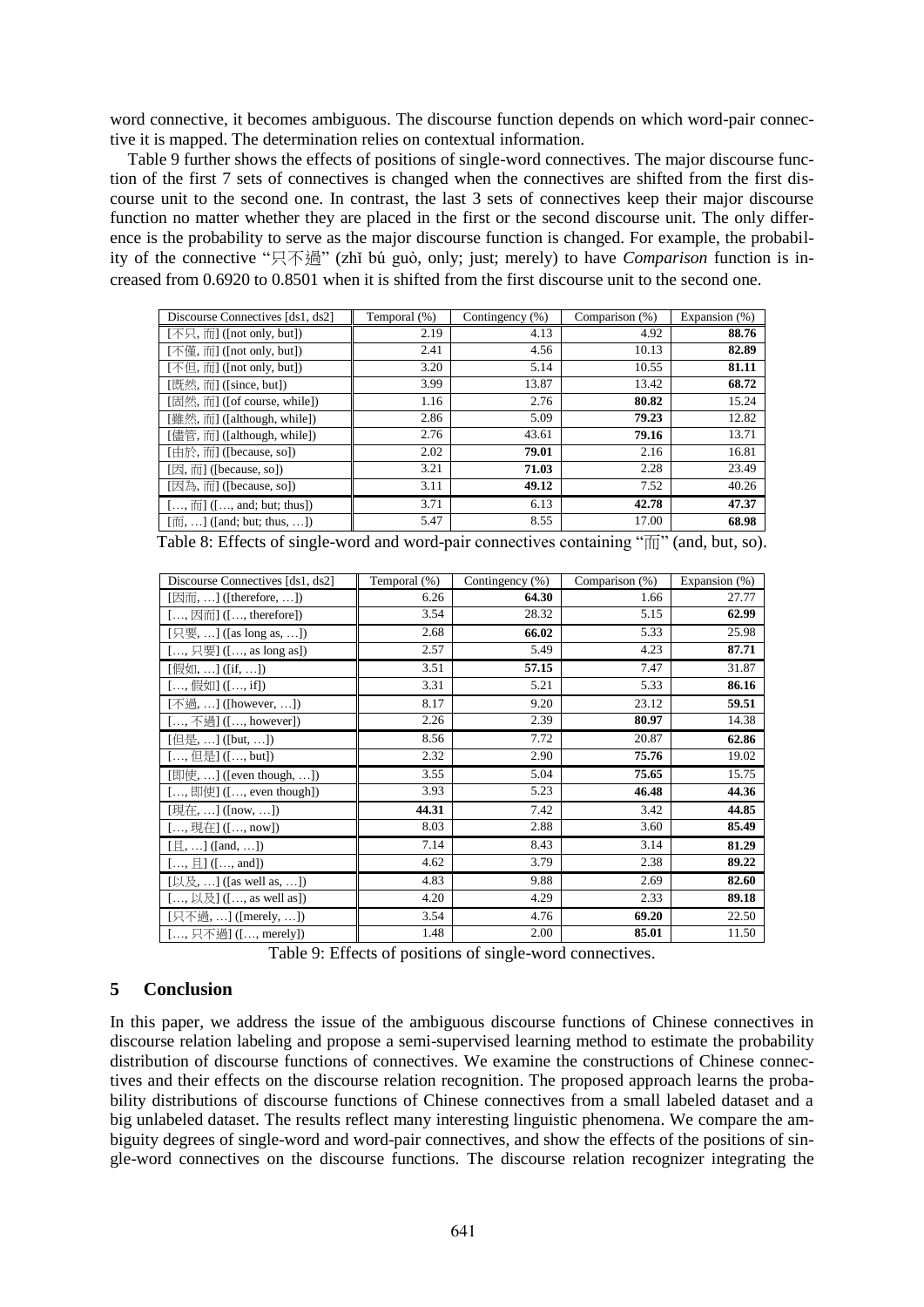probability distributions and contextual information significantly outperforms the approaches without the knowledge.

This methodology can be extended to estimate the probability distribution of discourse functions of connectives on much finer relation categories. In the current experiments, we focus on explicit discourse relation recognition. The 302,293 labeled sentences in Section 4 can be regarded as a training corpus for implicit discourse relation recognition. Those labeled sentences composed of unambiguous connectives will be sampled from the reference corpus for training an implicit discourse relation recognition system. Furthermore, how to employ the learned probability distributions to deal with discourse units containing multiple connectives will be investigated. In the future, we will tell out the discourse connective and non-discourse connective uses of words and explore their interpretations on the discourse relation recognition. Besides, we will make use of the probability distributions to the relation labeling on more than two clauses and further extend the methodology to experiments at the intersentence level.

#### **Acknowledgements**

This research was partially supported by Ministry of Science and Technology, Taiwan, under the grants 101-2221-E-002-195-MY3 and 102-2221-E-002-103-MY3, and 2012 Google Research Award. We are also very thankful to the anonymous reviewers for their helpful comments to revise this paper.

#### **References**

- Stergos Afantenos, Nicholas Asher, Farah Benamara, Myriam Bras, Cécile Fabre, Mai Ho-dac, Anne Le Draoulec, Philippe Muller, Marie-Paule Péry-Woodley, Laurent Prévot, Josette Rebeyrolle, Ludovic Tanguy, Marianne Vergez-Couret, and Laure Vieu. 2012. An Empirical Resource for Discovering Cognitive Principles of Discourse Organisation: the ANNODIS Corpus. In *Proceedings of the18th International Conference on Language Resources and Evaluation* (*LREC 2012*), pages 2727-2734, Istanbul, Turkey.
- Nicholas Asher and Alex Lascarides. 1995. Lexical Disambiguation in a Discourse Context. *Journal of Semantics*, 12(1):69-108, Oxford University Press.
- Lynn Carlson, Daniel Marcu, and Mary E. Okurowski. 2002. *RST Discourse Treebank*. Linguistic Data Consortium, Philadelphia.
- Bruno Cartoni, Sandrine Zufferey, and Thomas Meyer. 2013. Annotating the Meaning of Discourse Connectives by Looking at their Translation: The Translation Spotting Technique. *Dialogue and Discourse*, 4(2):65-86.
- Chih-Chung Chang and Chih-Jen Lin. 2011. LIBSVM: A Library for Support Vector Machines. *ACM Transactions on Intelligent Systems and Technology*, 2:27:1-27:27.
- Hsin-Hsi Chen. 1994. The Contextual Analysis of Chinese Sentences with Punctuation Marks. *Literal and Linguistic Computing*, 9(4):281-289.
- Shou-Yi Cheng. 2006. *Corpus-Based Coherence Relation Tagging in Chinese Discourse*. Master Thesis, National Chiao Tung University, Hsinchu, Taiwan.
- Xianghui Cheng and Xiaolin Tian. 1989. *Xian dai Han yu* (現代漢語), San lian shu dian (三聯書店), Hong Kong.
- CMU 2009. ClueWeb09, http://lemurproject.org/clue-web09.php/
- Leon Derczynski and Robert Gaizauskas. 2013. Temporal Signals Help Label Temporal Relations. In *Proceedings of the 51st Annual Meeting of the Association for Computational Linguistics*, Volume 2: Short Papers, pages 645-650, Sofia, Bulgaria.
- Jerry R. Hobbs. 1985. On the Coherence and Structure of Discourse, Report No. CSLI-85-37, Center for the Study of Language and Information, Stanford University. http://www.isi.edu/~hobbs/ocsd.pdf
- Eduard H. Hovy and Elisabeth Maier. 1992. Parsimonious or Profligate: How Many and Which Discourse Structure Relations? No. ISI/RR-93-373. Information Sciences Institute, University of Southern California, Marina del Rey.
- Hen-Hsen Huang and Hsin-Hsi Chen. 2011. Chinese Discourse Relation Recognition. In *Proceedings of the 5th International Joint Conference on Natural Language Processing* (*IJCNLP 2011*), pages 1442-1446, Chiang Mai, Thailand.